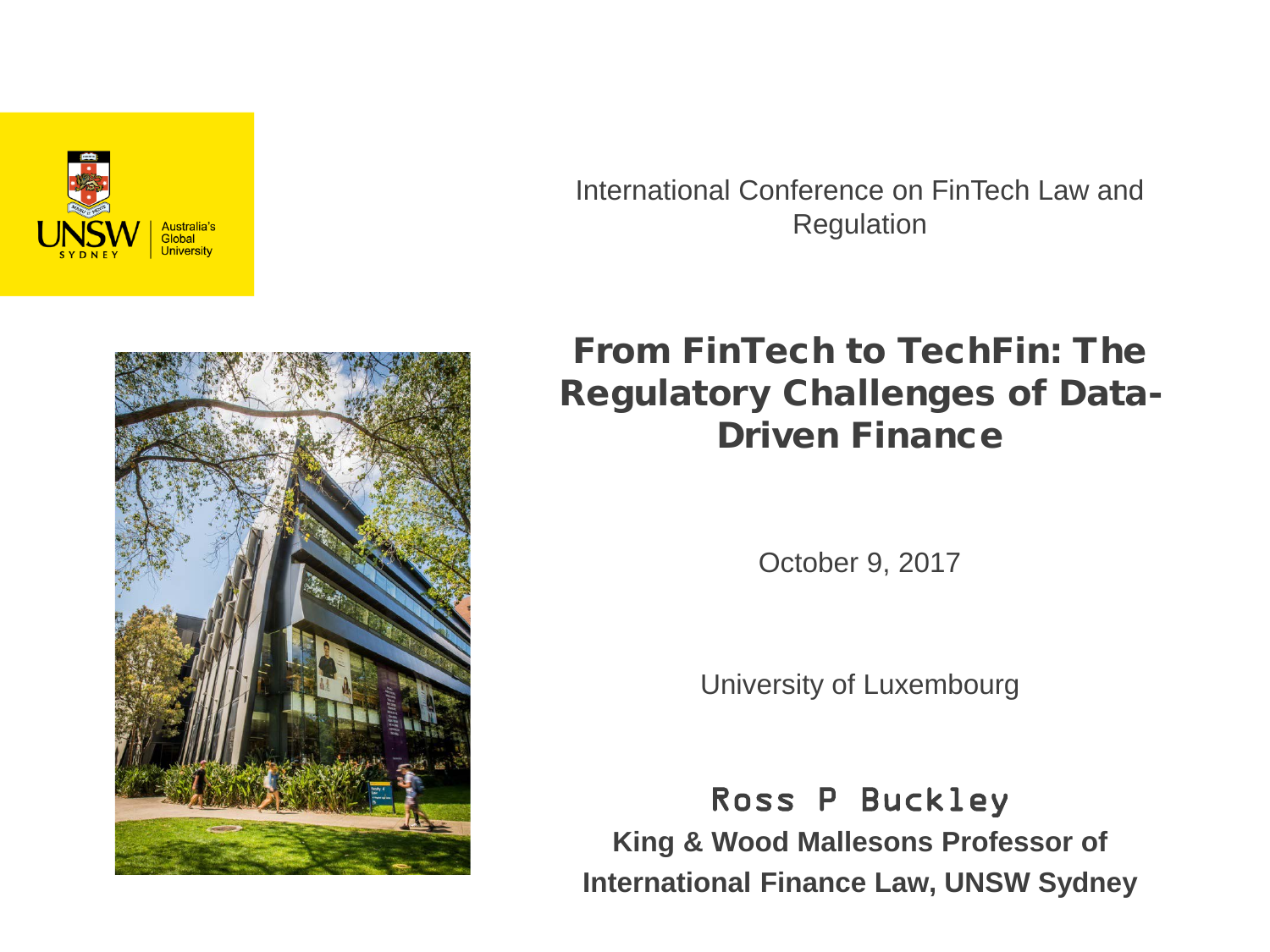**Organising idea – The entity that knows the most about you is best placed to price credit or insurance for you. Traditionally that has been your bank.**

Increasingly this will not be the case unless banks change their entire relationship with data.

In this sense mandating open banking (over their objections) may save the banks lives – more on this later.

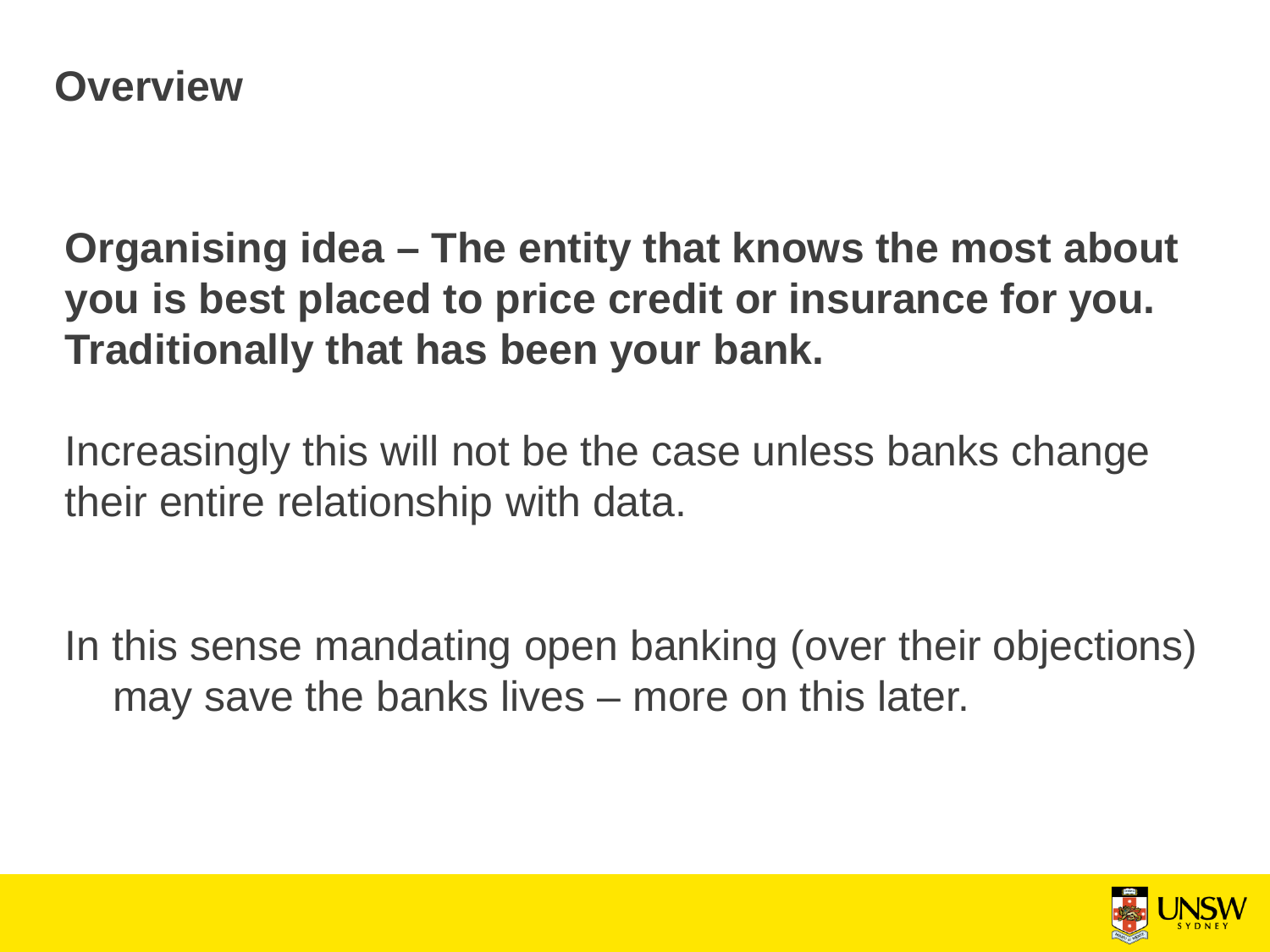# **1. Definition FinTech TechFin**

- FinTech: the application of technology to facilitate the delivery of financial services – starting point is the customer (client/investor) relationship with the financial service provider
- TechFin: the application of financial services to technology starting point is the tech and associated data
- So TechFins are data-rich companies data obtained thru selling us things (such as Amazon) or thru providing tech services (such as Google or Facebook or ... )

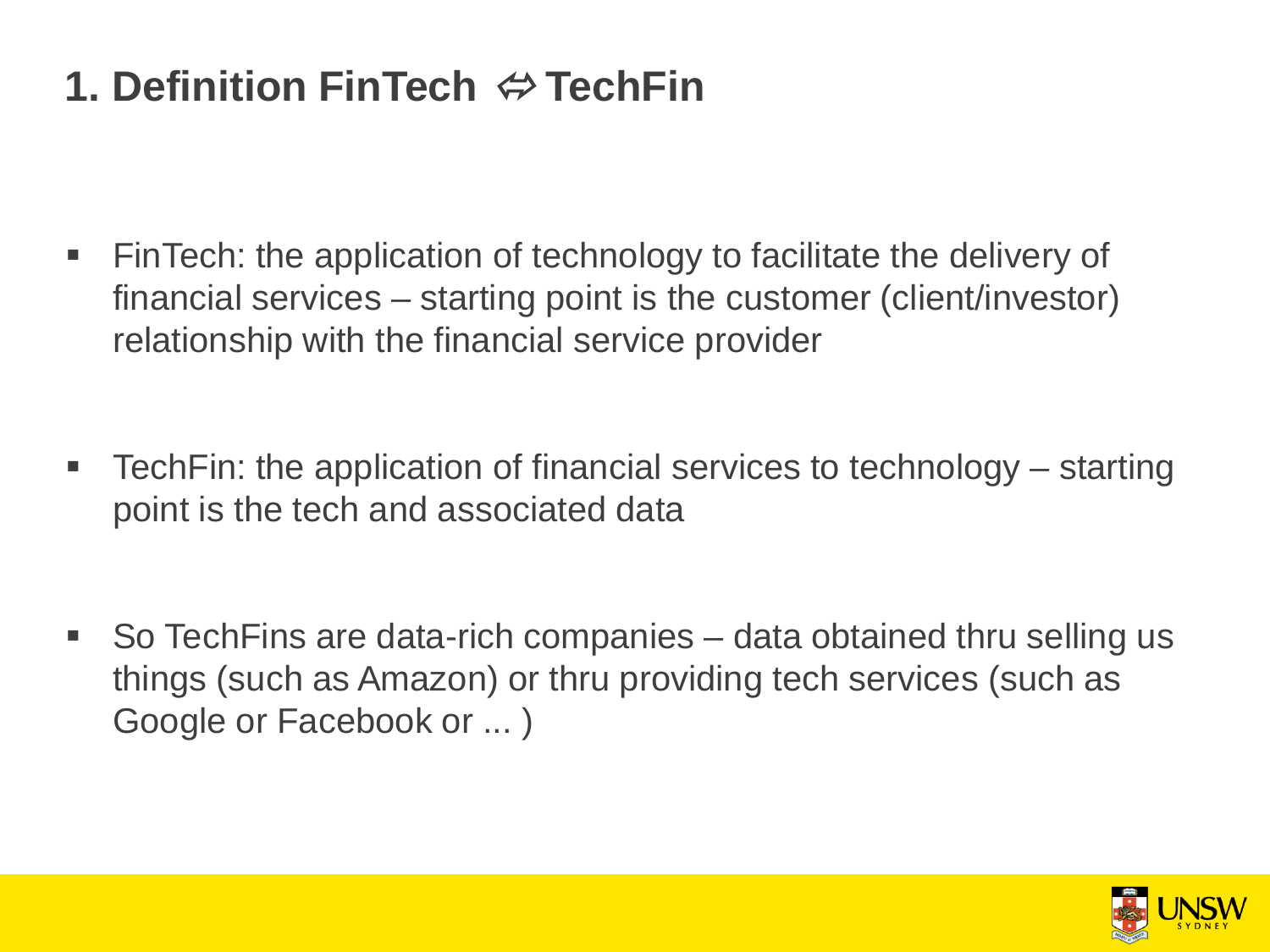

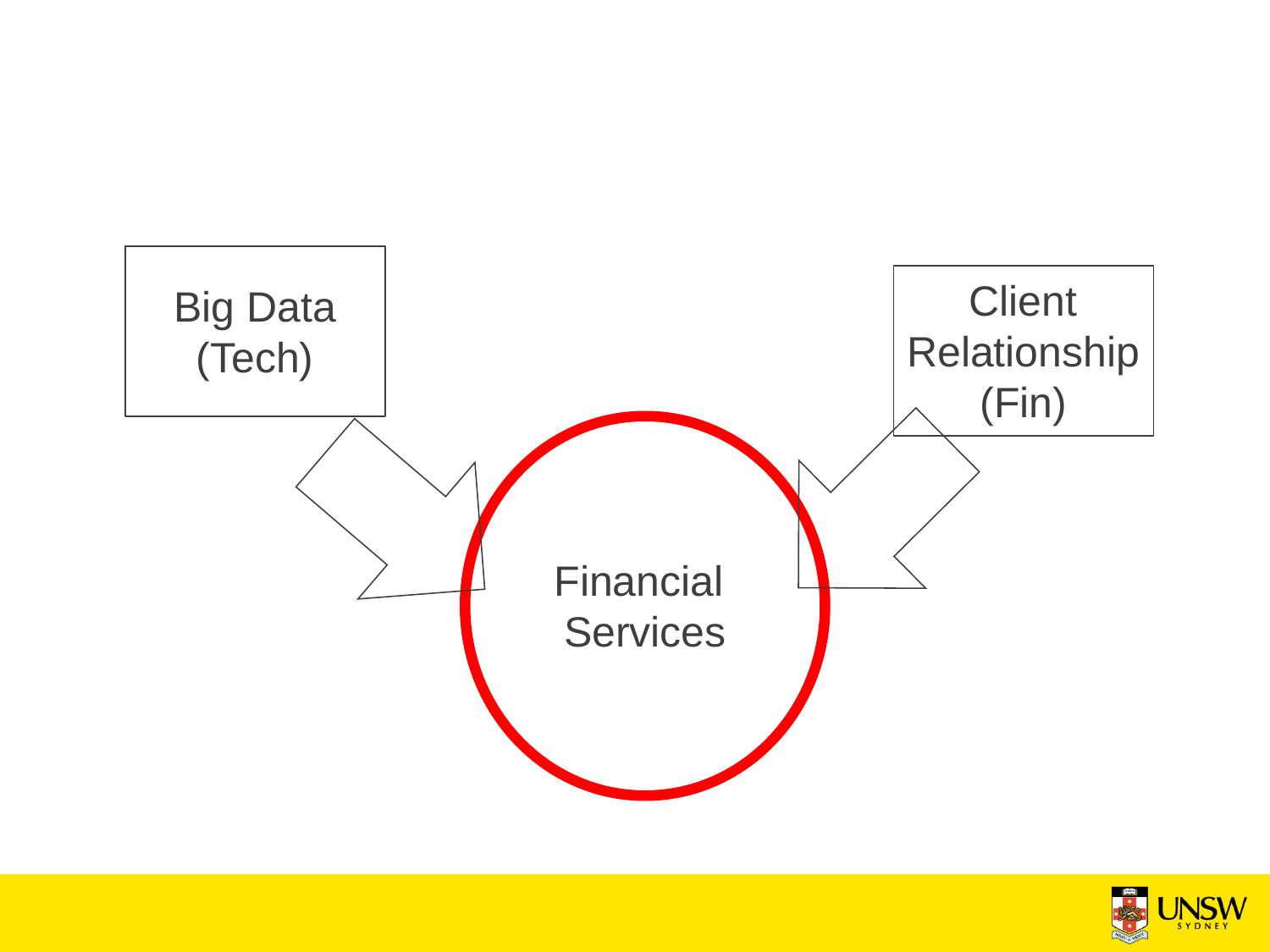

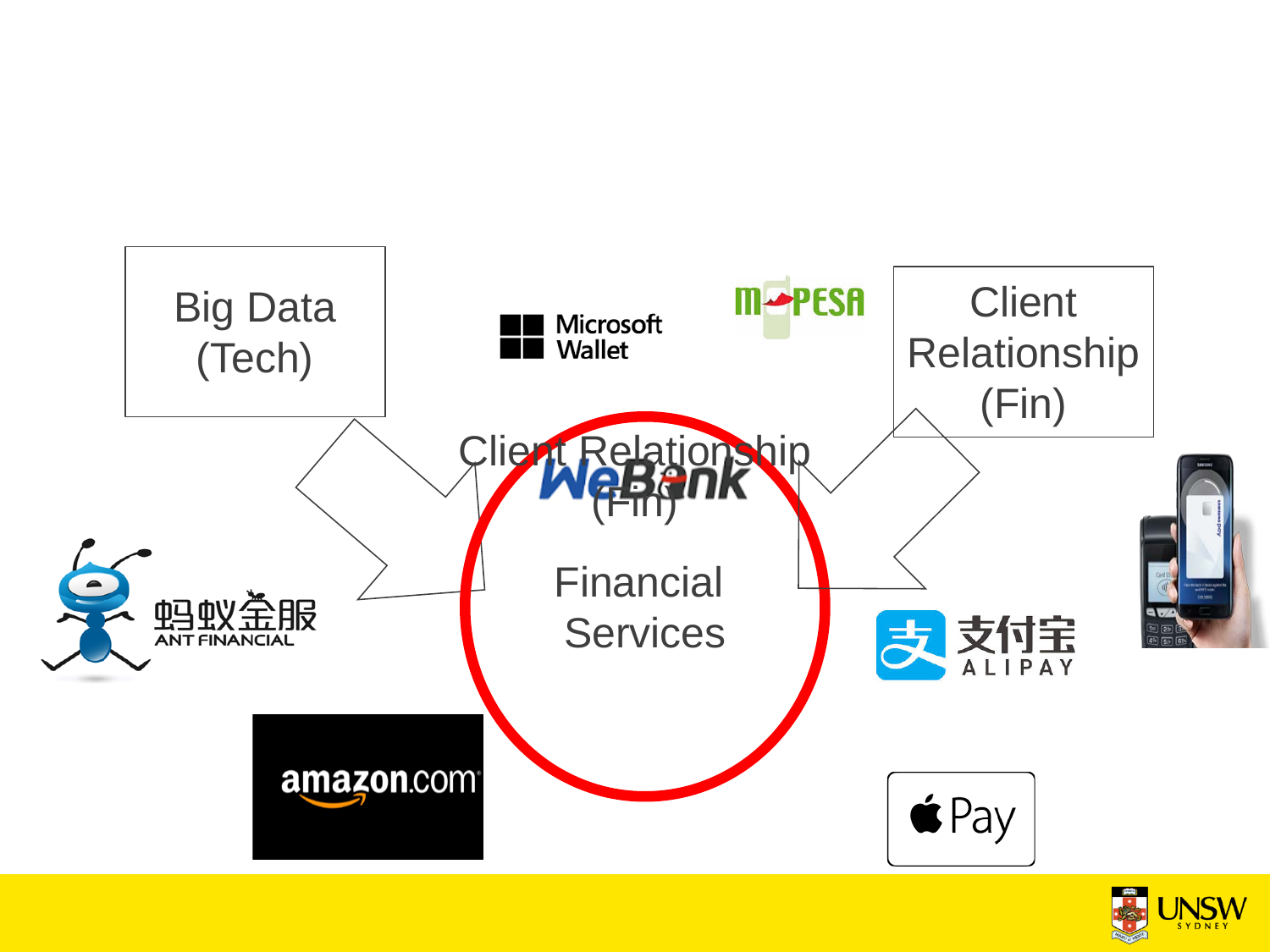#### **TechFin Model Stage One**



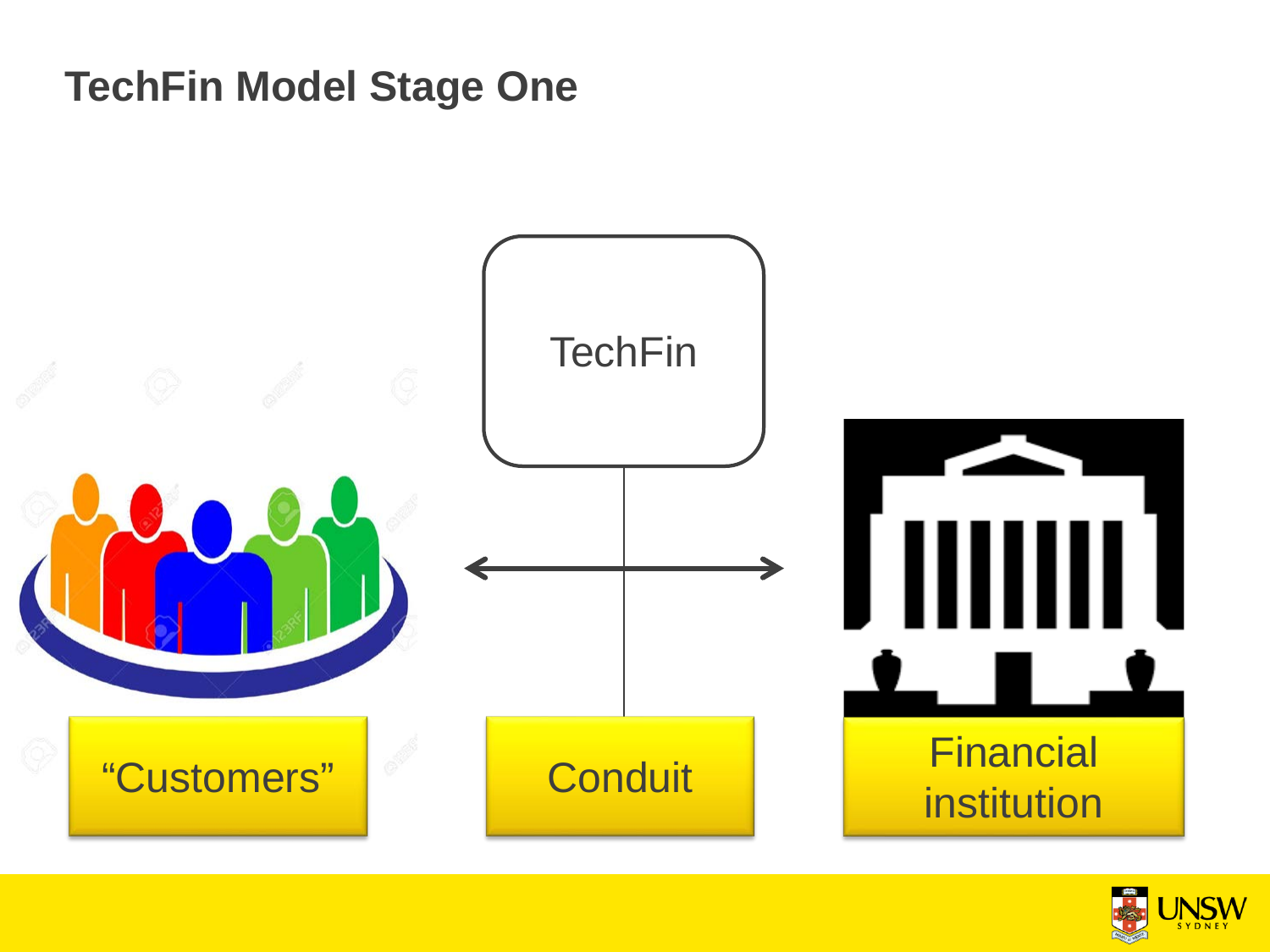## **Knowing your preferences from multiple sources…**

- Website / data: google (interest preferences), facebook (social media preferences) etc
- Shopping: amazon, woolworths/coles delivery (shopping preferences)
- Phone: m-pesa (communication preferences)
- Payment: alipay, visa/mastercard (shopping, travel preferences)

#### **Allows Algorithms to determine a tremendous amount about you.**

Data analytics rules!

Walmart – choker chain for dog, or stopper for a door. Multiply these correlations by tens of thousands!

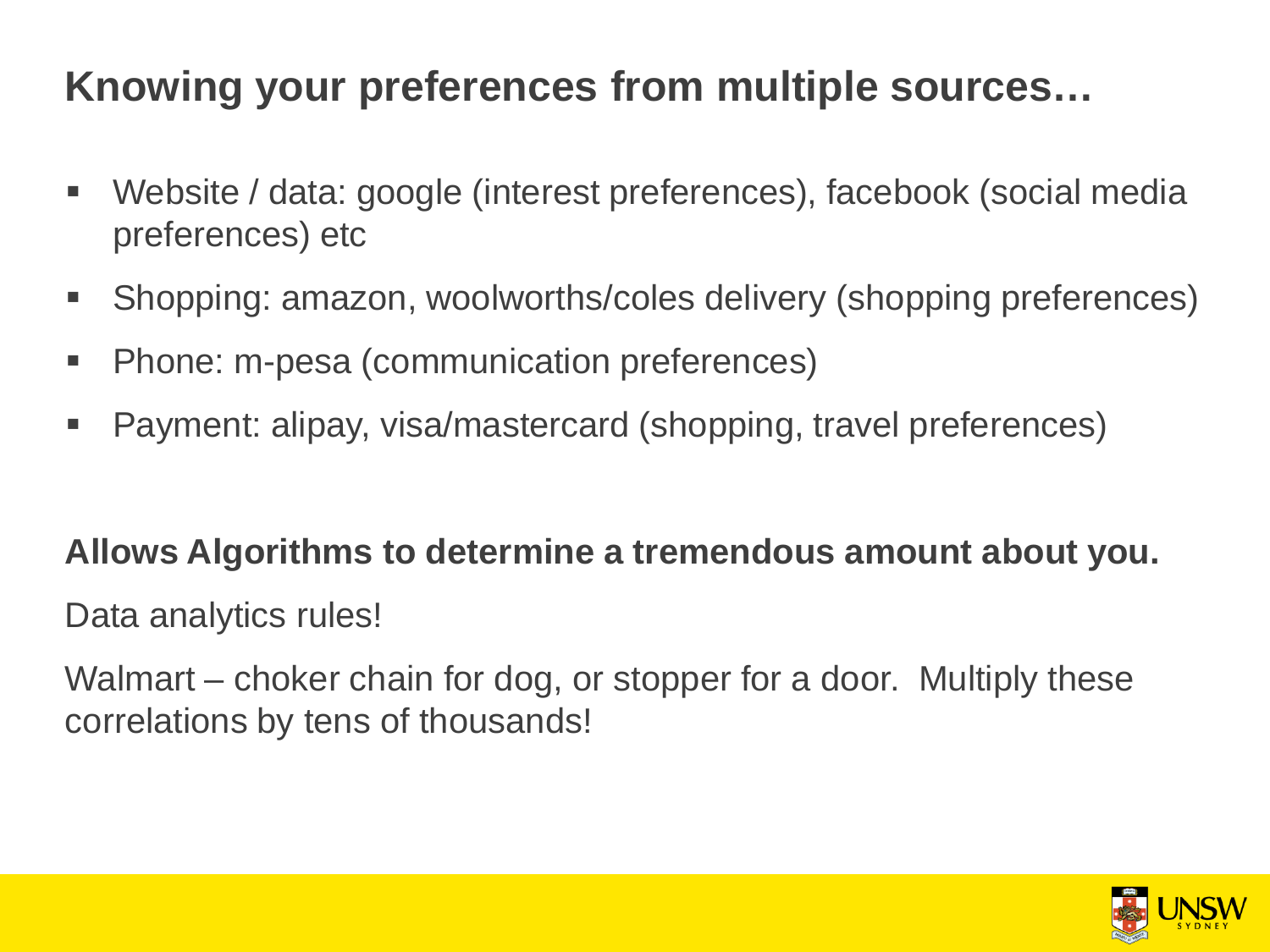# **TechFin** *The monetization of Data*

*Important – most of this presentation anticipates a future we are strongly on track for, but have not yet reached except in China.*

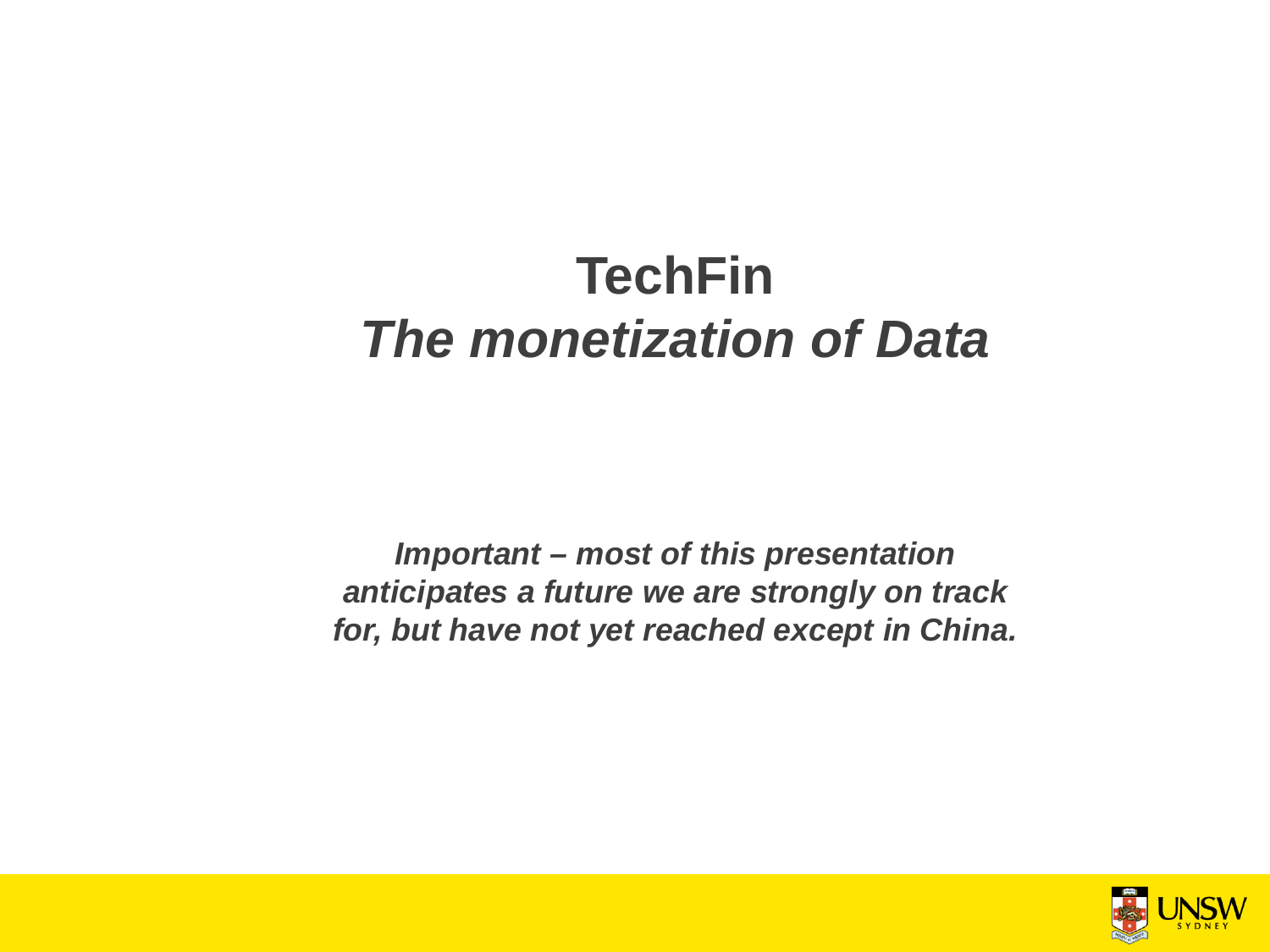#### **Our Eureka Moment**

| <b>Money has been Digitized and Now Data is Monetized</b> |                         |
|-----------------------------------------------------------|-------------------------|
| <b>FinTech Today</b>                                      | <b>TechFin Tomorrow</b> |

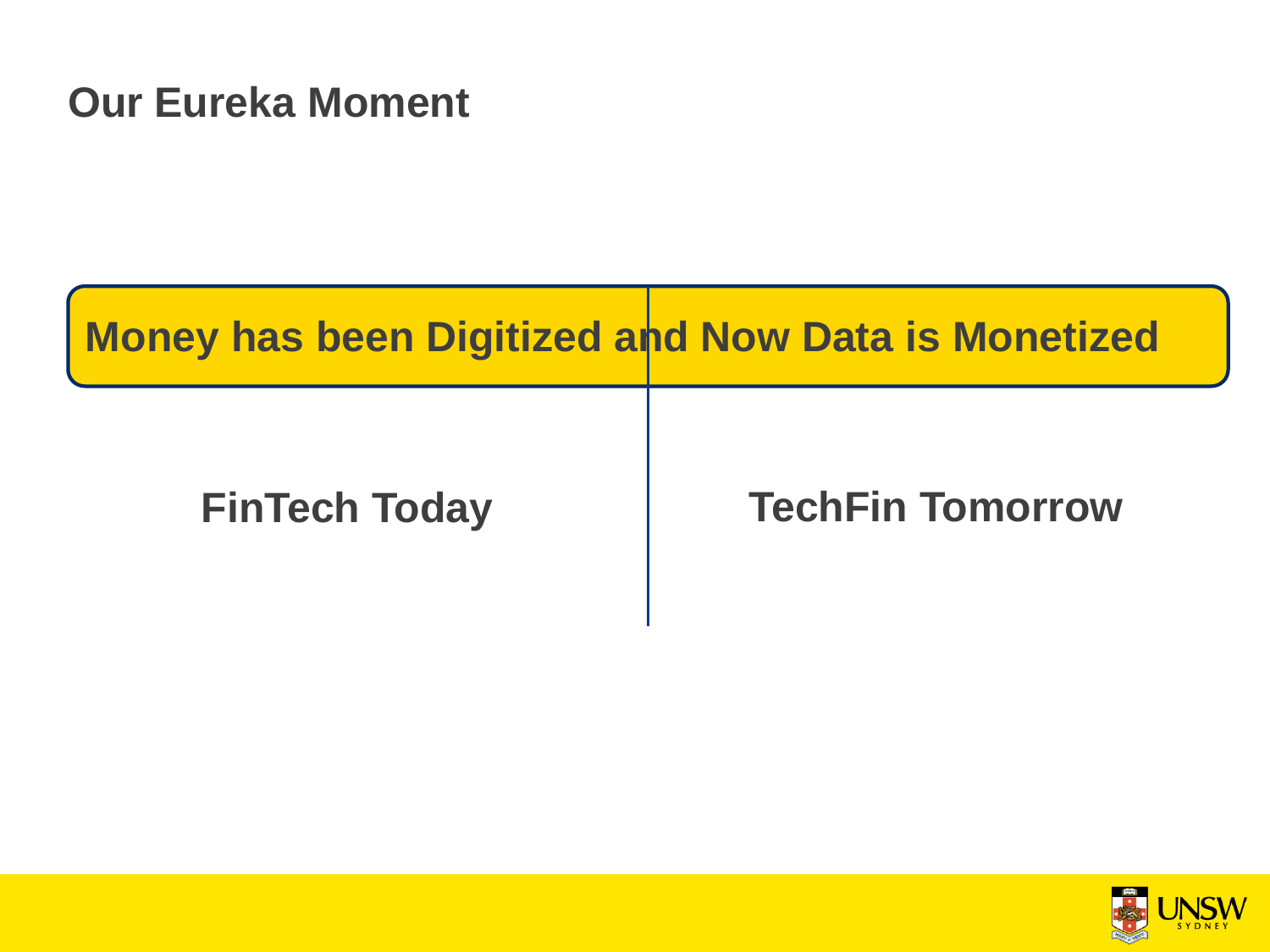#### **China Influencing Business Decisions via Social Credit Scores**



[China's Social Credit System: AI-driven panopticon or fragmented foundation for a sincerity culture? –](http://technode.com/2017/08/23/chinas-social-credit-system-ai-driven-panopticon-or-fragmented-foundation-for-a-sincerity-culture/) Masha Borak

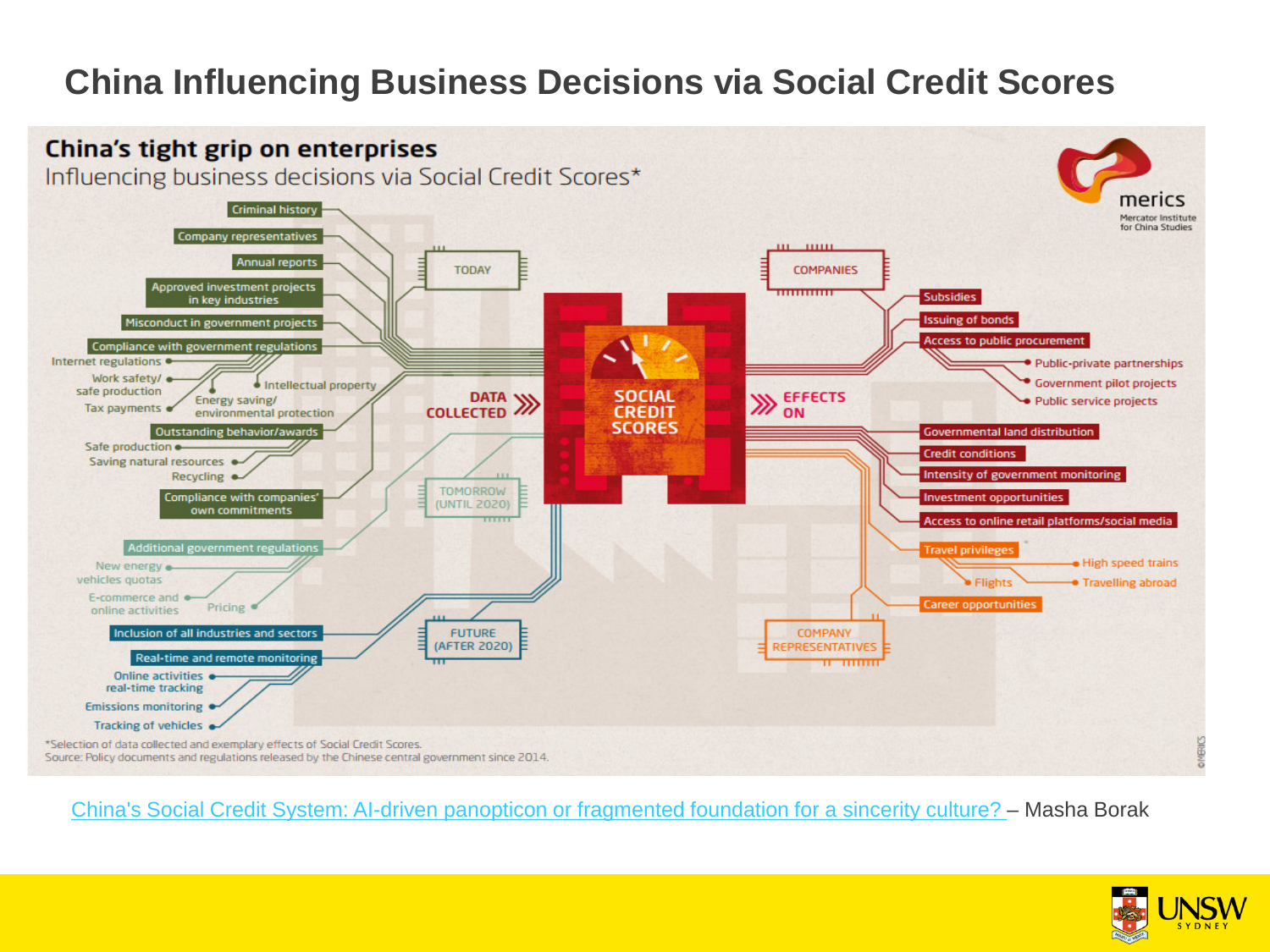## **FinTech to TechFin represents a seachange, a paradigm shift that China is making right now**

### **The Industrial Epochs by Professor Klaus Schwab\***

| <b>Automation</b>                                                    | <b>Industrialization</b>   | <b>Communication</b>                        | <b>Smart</b><br><b>Automation</b>      |
|----------------------------------------------------------------------|----------------------------|---------------------------------------------|----------------------------------------|
| 1784<br><b>Steam Engine</b><br><b>Mechanical Prod</b> Labor Division | 1870<br><b>Electricity</b> | 1969<br>Communication<br><b>Electronics</b> | 2016<br>Big Data & Al<br>CyberPhysical |

**Source:** [The Fourth Industrial Revolution: what it means, how to respond](https://www.weforum.org/agenda/2016/01/the-fourth-industrial-revolution-what-it-means-and-how-to-respond/) – Klaus Schwab

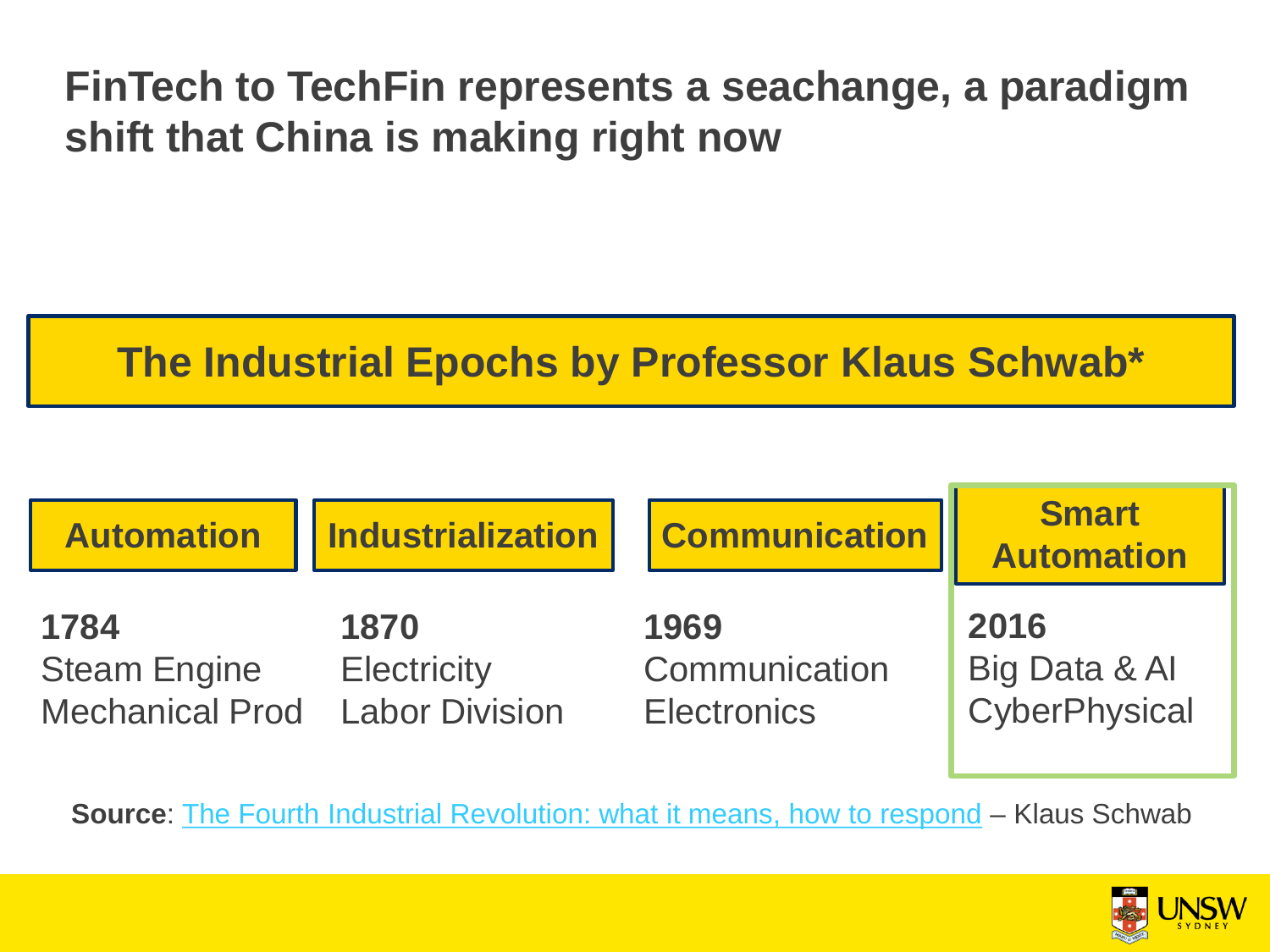#### **Start**



**Source**: [Study: less than 1% of the world's data is analysed, over 80% is unprotected](http://www.theguardian.com/news/datablog/2012/dec/19/big-data-study-digital-universe-global-volume) – J. Burn-Murdoch

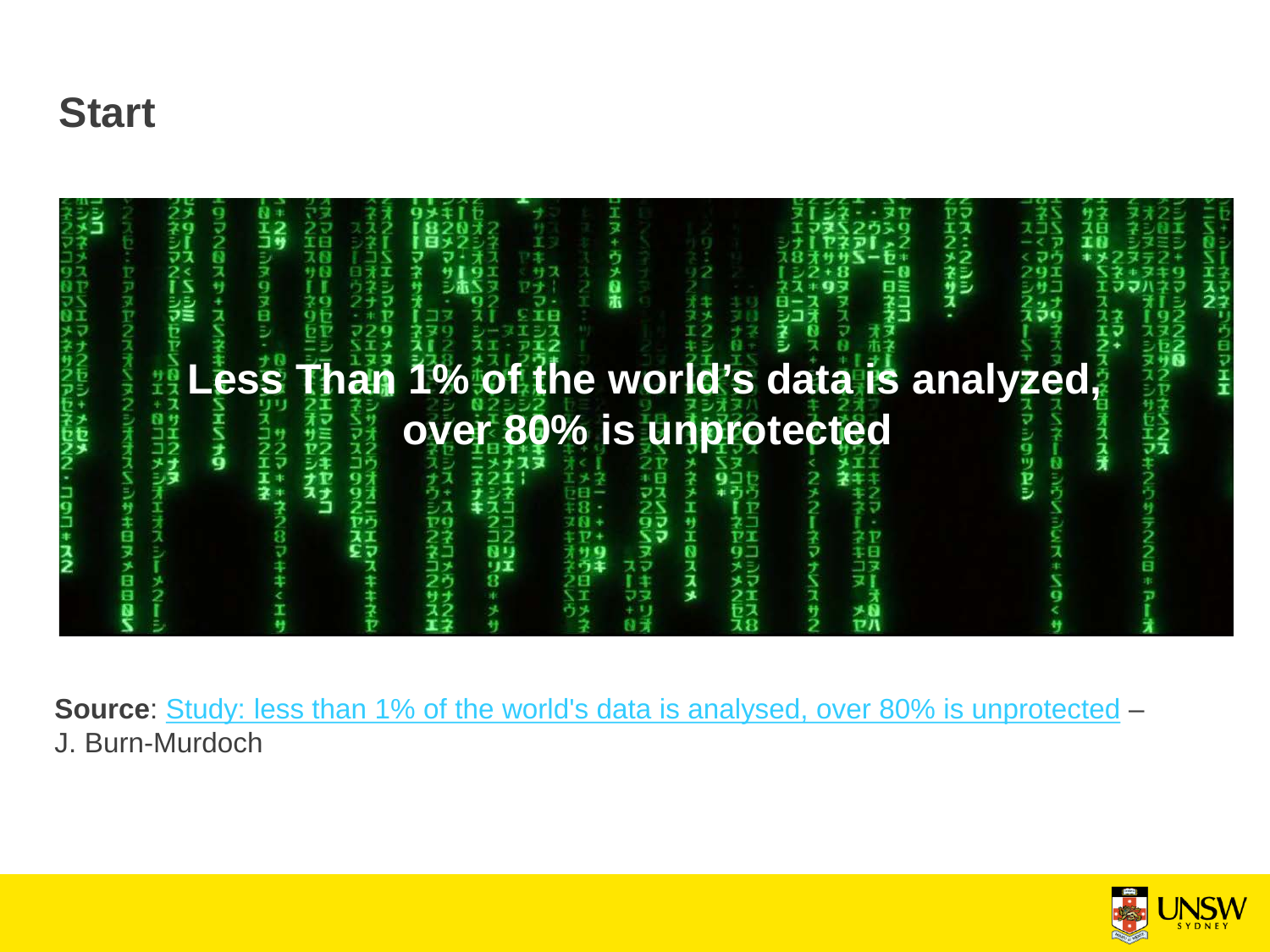#### **Privacy**

size has remained constant. Computers are alrea **over 80 is under a tracessing quantities** Computers are better at working with meta-data than they are handling conversational data. […] Computing power is still doubling every eighteen months, while our species' brain size has remained constant. Computers are already far better than people at processing quantitative data and they will continue to improve

**Bruce Schneir**, *Data & Goliath* (2015) page 35

**But note my daughter's spectacles story while communicating verbally over Facebook messenger with a friend speaking with an accent** 

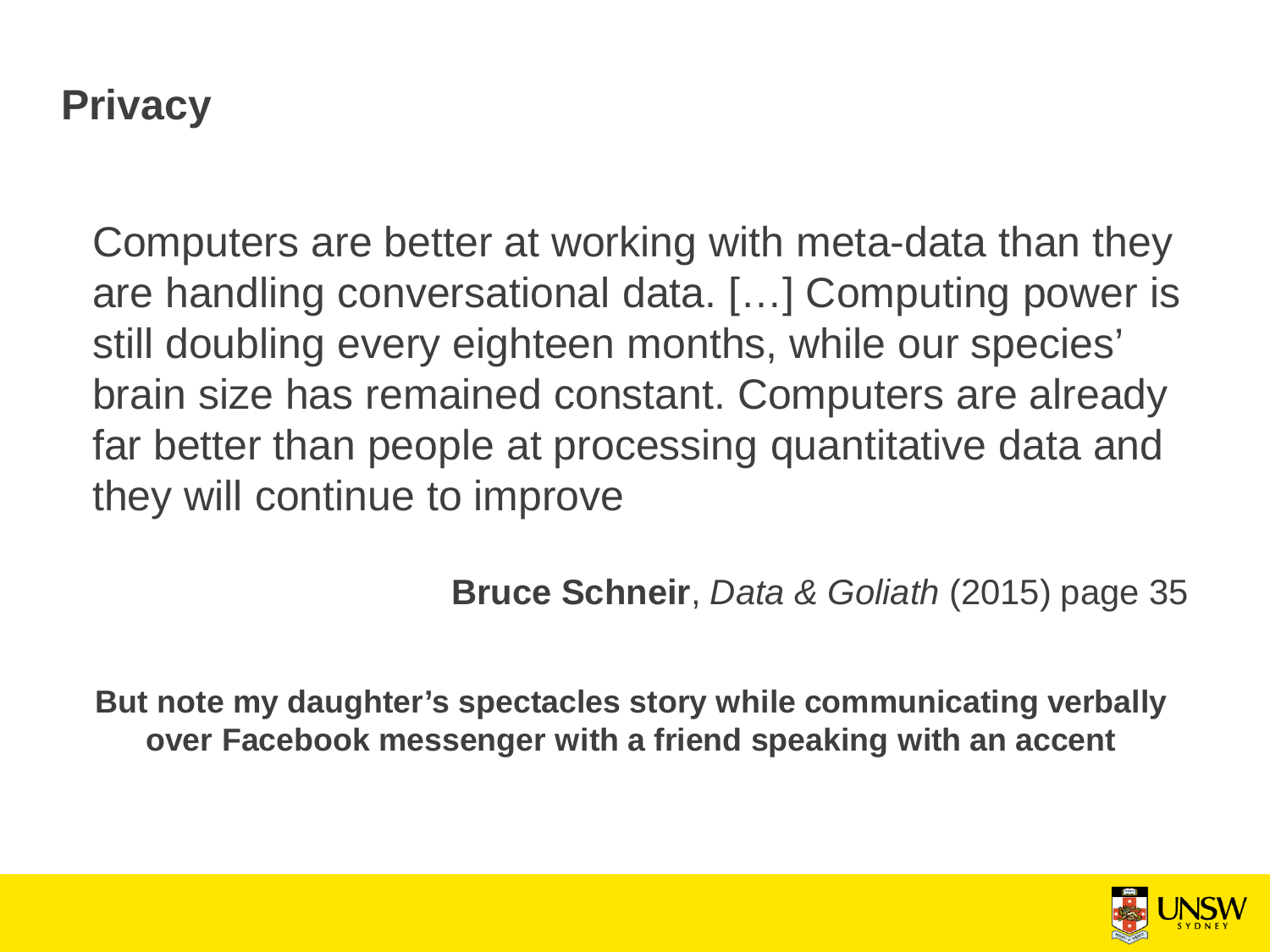#### **Phone**



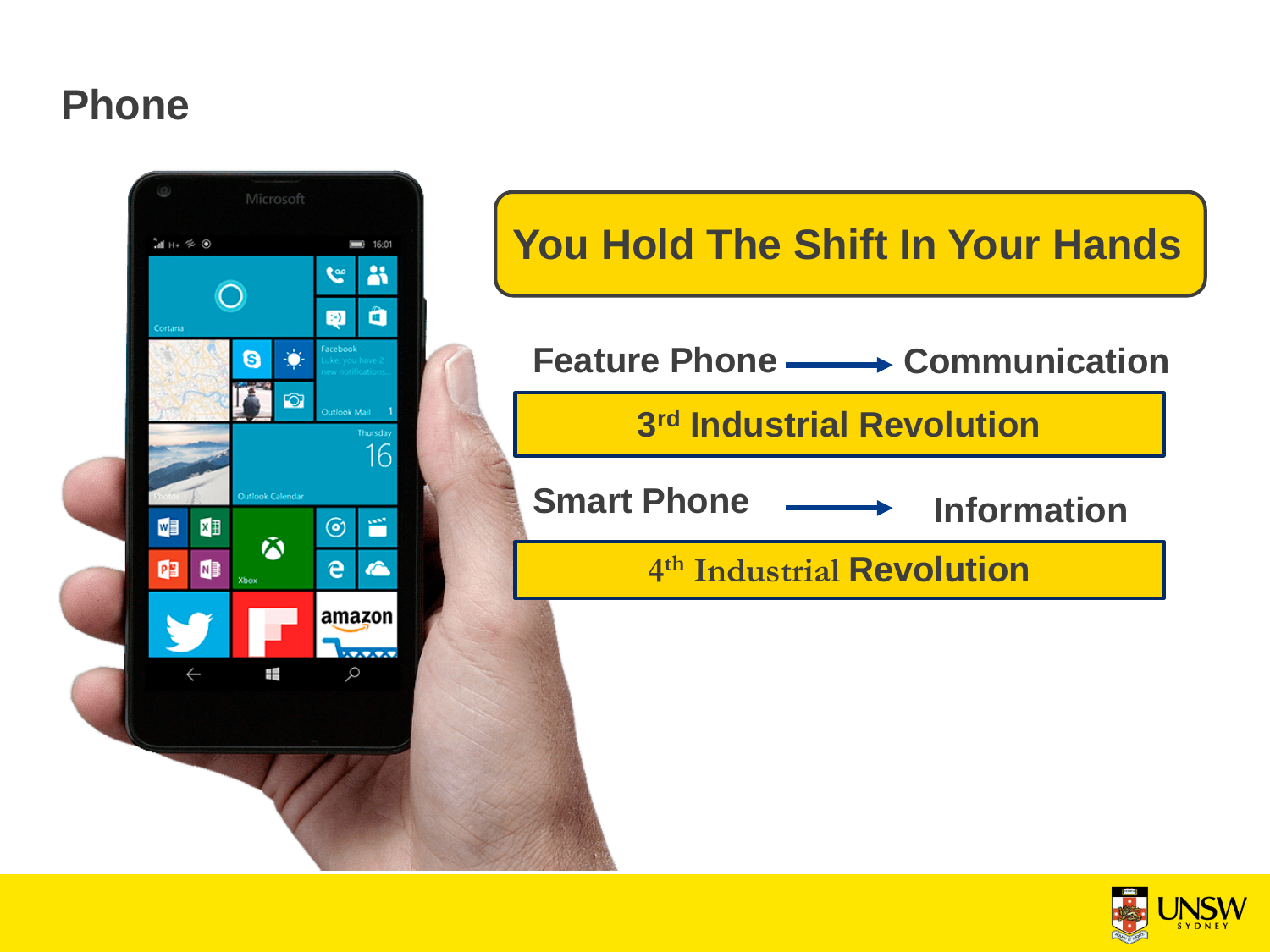## **When does a TechFin become a Financial Insitution?**

**Our thesis is that most TechFins will begin serving as a conduit connecting their customers with financial service providers**

- Ant Financial <> Alibaba
- Tencent <> WeBank
- Google pay
- Vodaone <> m-pesa
- ⇒Large size, international / cross-border activity
- $\Rightarrow$  Network fully developed
- ⇒Enormous access to data

**(+)**: money on balance sheet; discretion over client money; solicitation, pooling



**?** : Conduit / front-end only? Data delivery & analytics?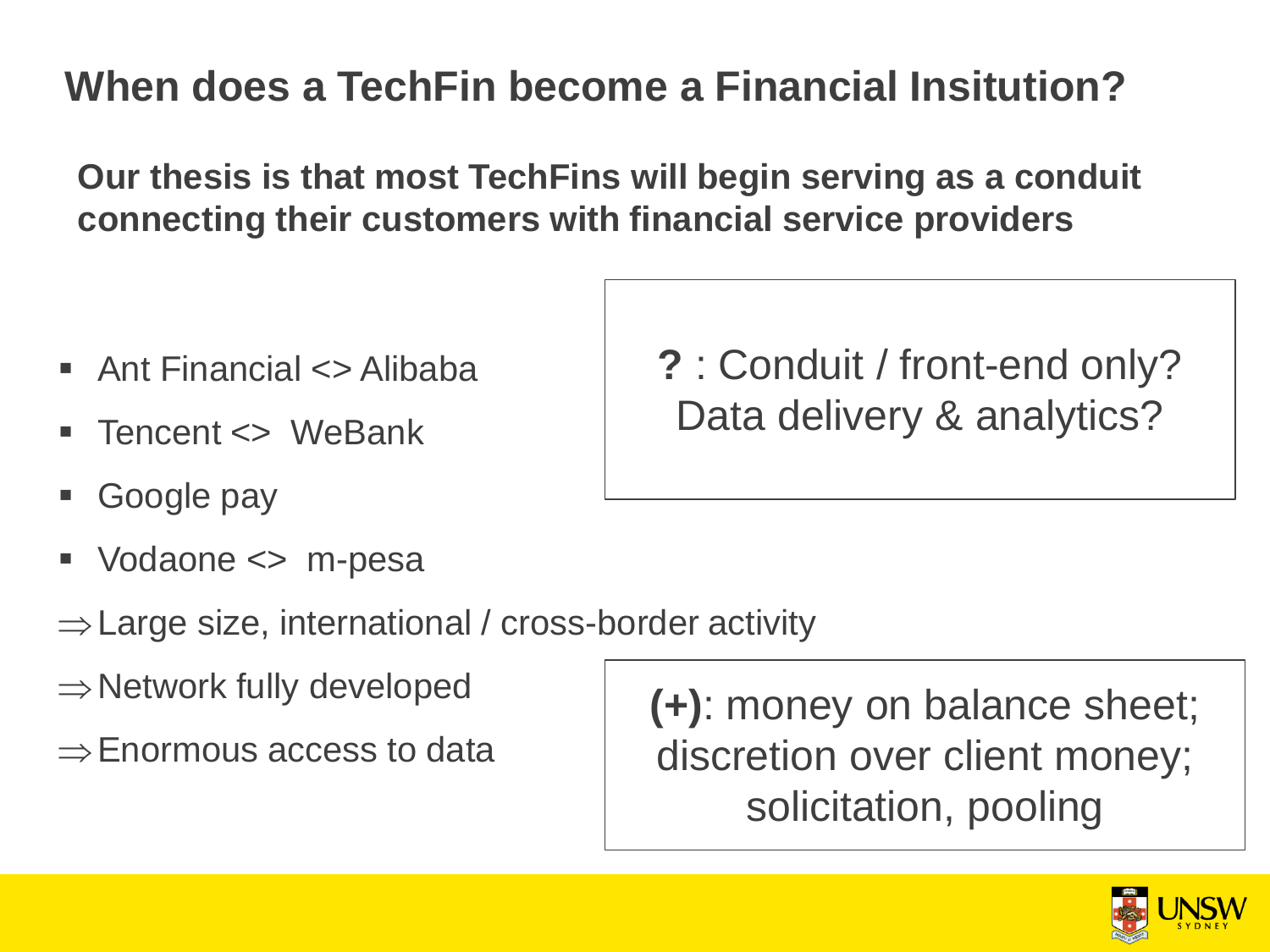## **When does a TechFin become a Financial Insitution?**

- We foresee TechFins initially mostly serving two functions:
- 1. connecting their customers to financial institutions
- **2** providing data to those institutions either raw or processed with analytics
- **If they grow large enough, those roles could be systemically** significant (ie. There is only one Facebook).
- ⇒ **Stage Two,** obviously, is providing financial services themselves, as is happening today on a major scale in China.

First two functions will stop being novel. Remember e-commerce – who engages in it anymore? When I buy my business shirts and suits these days I simply tell my wife "I bought a new suit today"

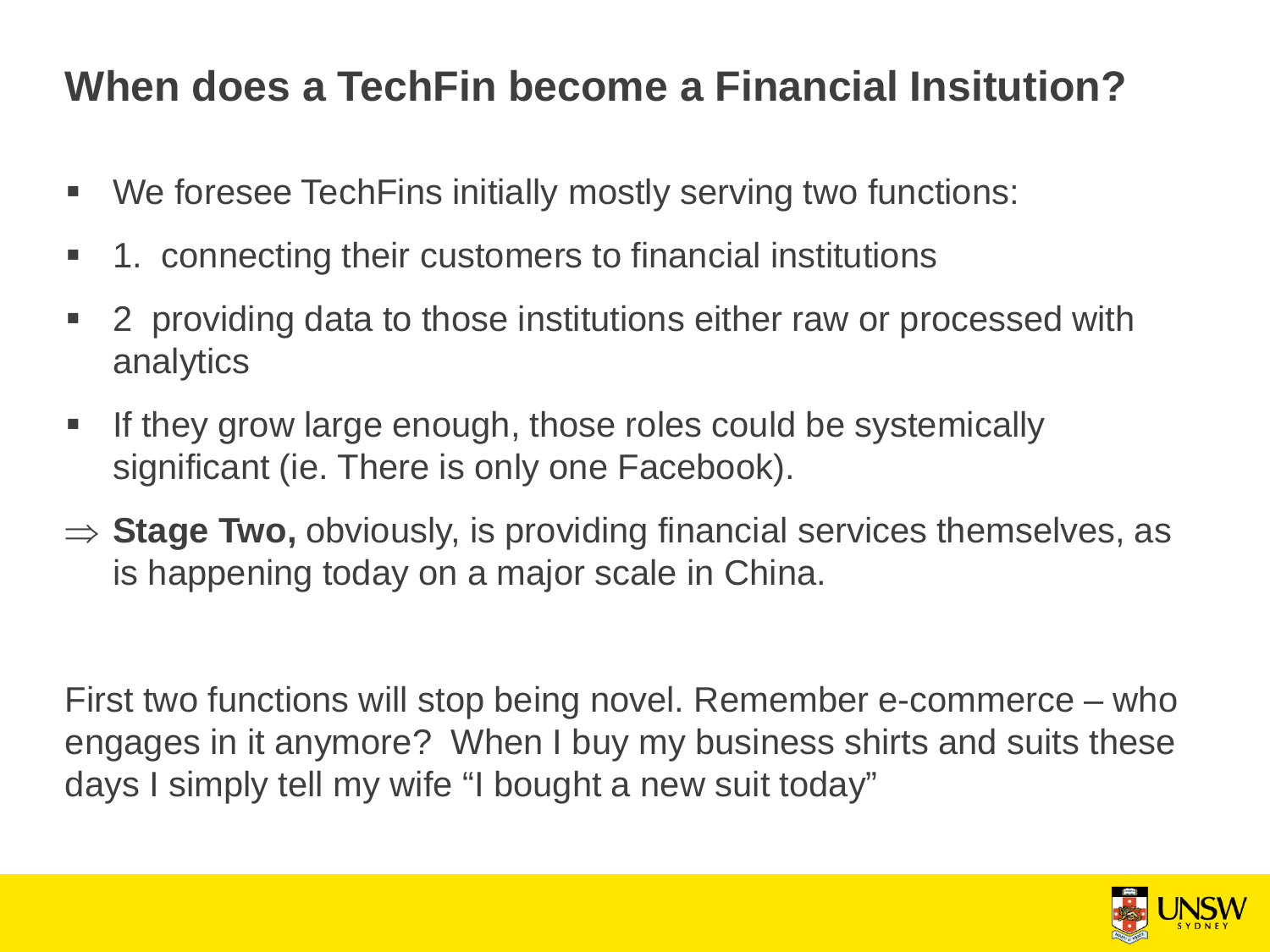### **TechFin Benefits For Society**

- Reduction of transaction costs & enhanced market efficiency
- Enhanced business decisions, risk management
	- Front-end of business transactions not back-end like banks, and based on more comprehensive data set: social media and general economic data
- $\blacksquare$  Financial inclusion
	- **Better SME & consumer credit**
	- **DFS** in developing countries

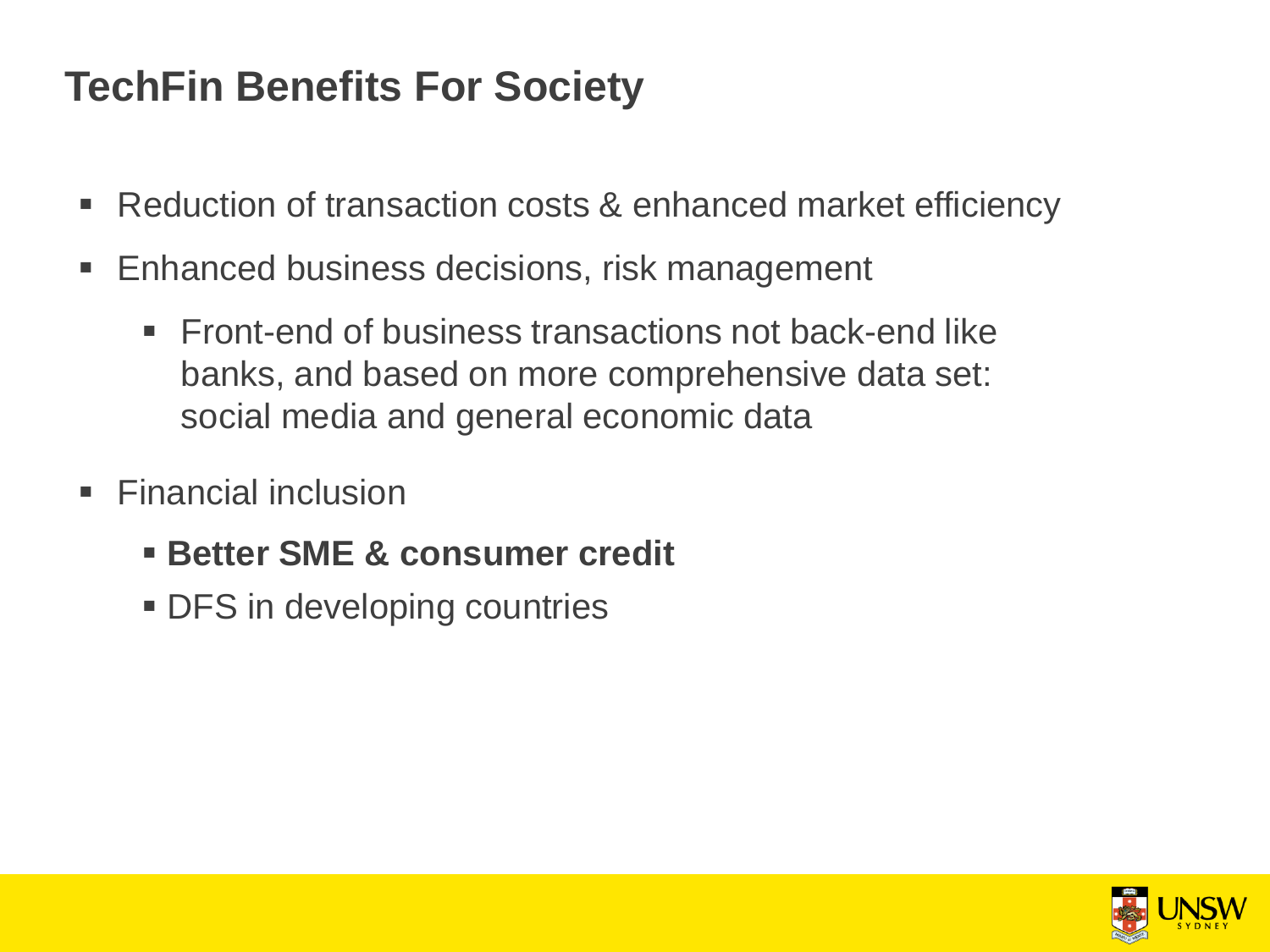#### **TechFin Risks to Society**

- TechFins have better data than traditional banks: more comprehensive front-end data, more data points, more reliable, crosschecked data
- But: no level playing field with existing institutions, and a risk the triggers for existing regulation won't be activated in time
- Correlation vs Causation: False Predictions; unkown effects of Artifical Intelligence / Data Analytics
- Protected Factors at Risk? Upholding Civil Society Values (for instance, enforcing anti-racism, anti-gender discrimination etc)

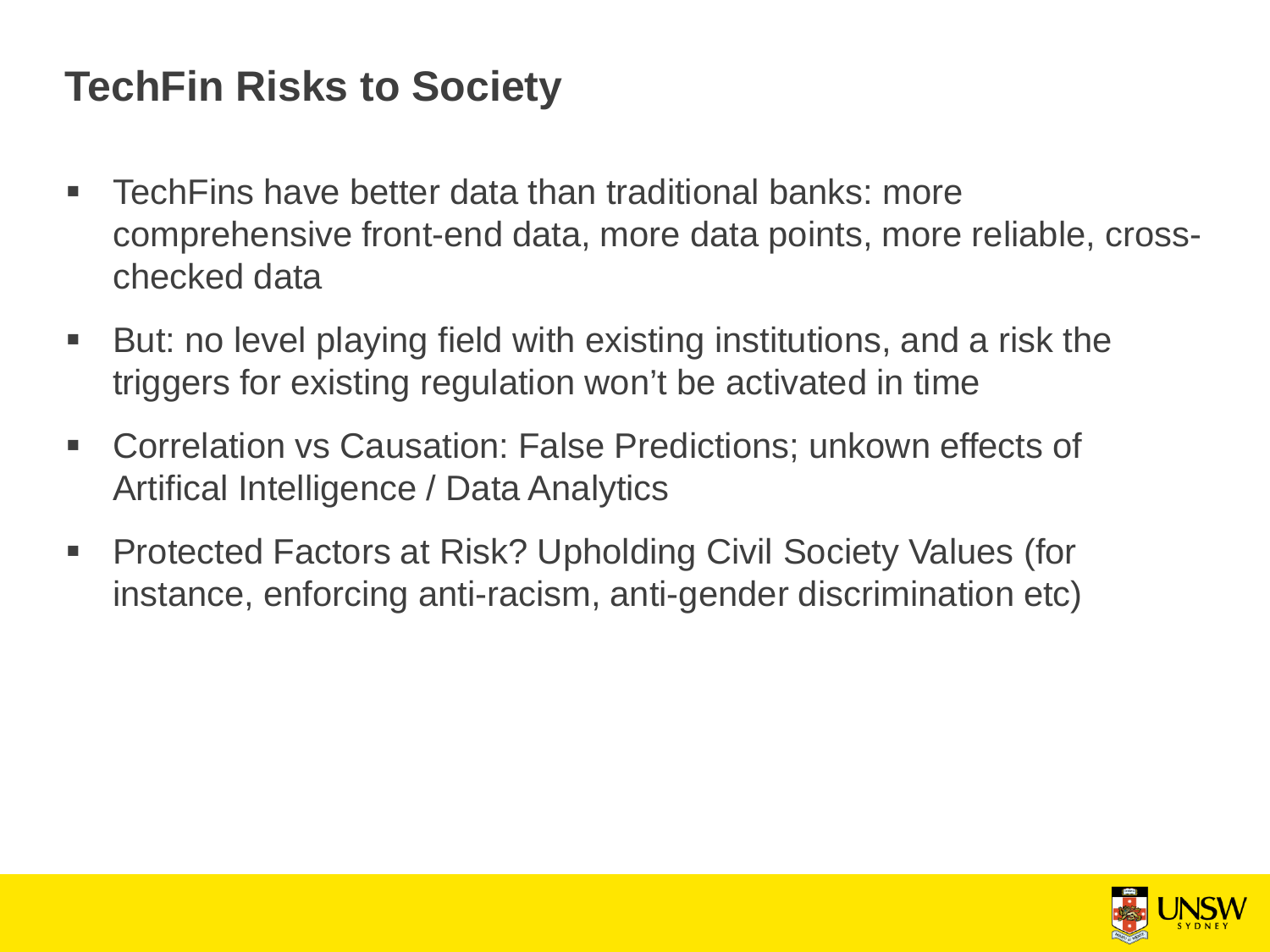### **More Risks**

- Antitrust: risk of oligopoly (natural monopoly)
- Data protection: who owns the data? Right to be forgetten? Enforcement? Tinder story
- **Our entire consumer consent model for provision of data is deeply flawed – it is an unreal fiction from a bygone age that has passed!**
- Tech companies such as Google or Facebook are natural monopolies due to network effects, and are essential infrastructure for modern living – opting out is not an option.

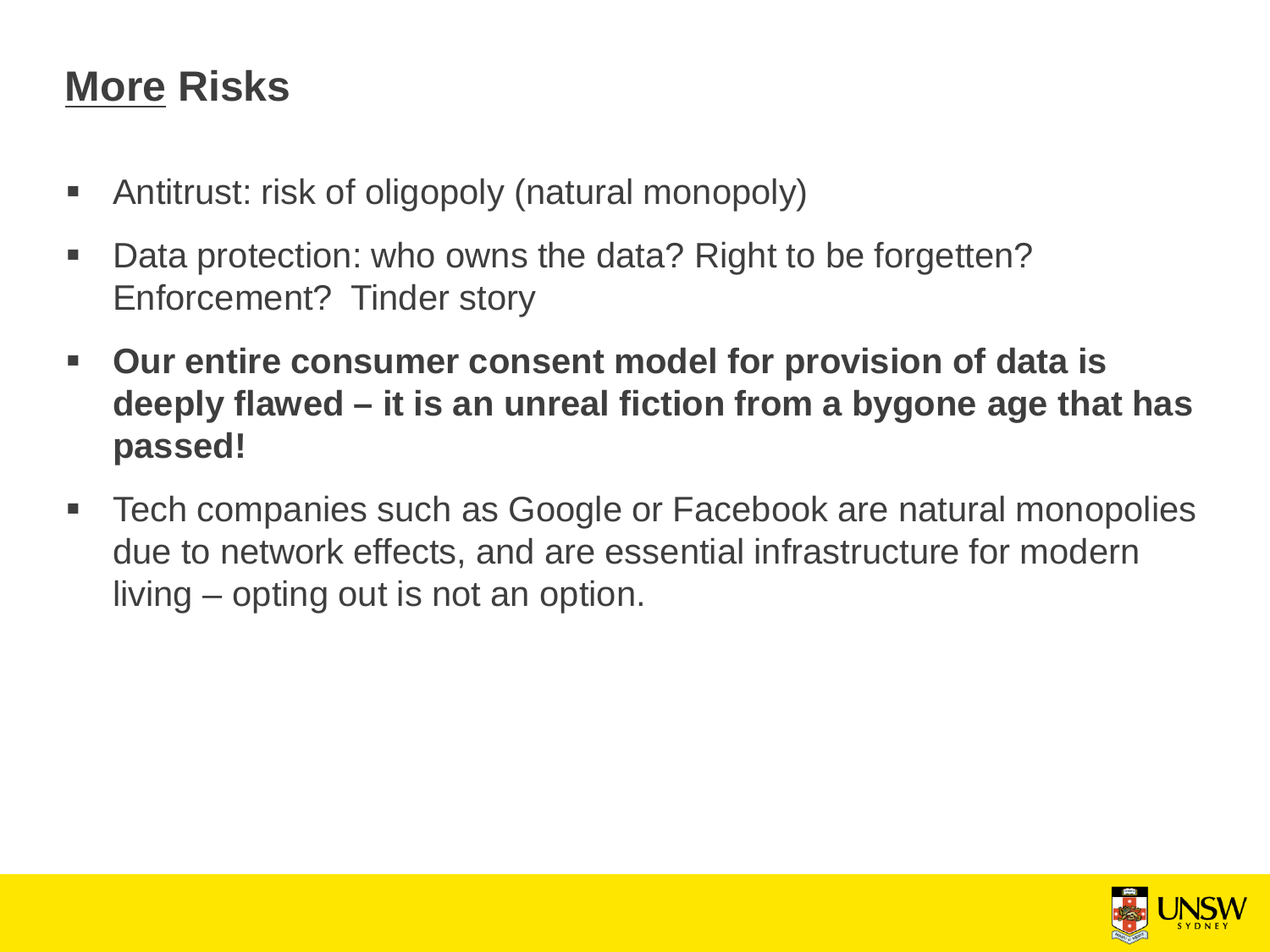#### **Should Regulators Care if TechFins Only Provide Data Gathering & Analytics?**

- If TechFins are essential to banking stability regulators should care.
- If TechFin is essential for one or more important banks (eg main data analytics provider)
- If TechFin is main front-end channel to customers, similar to new operating strategy or new risk model, or if a TechFin serves this role for multiple providers.
- Furthermore, if individuals are being harmed by analytics that produce damaging results, regulators should care.
- So there is a case here for public regulation of TechFins.

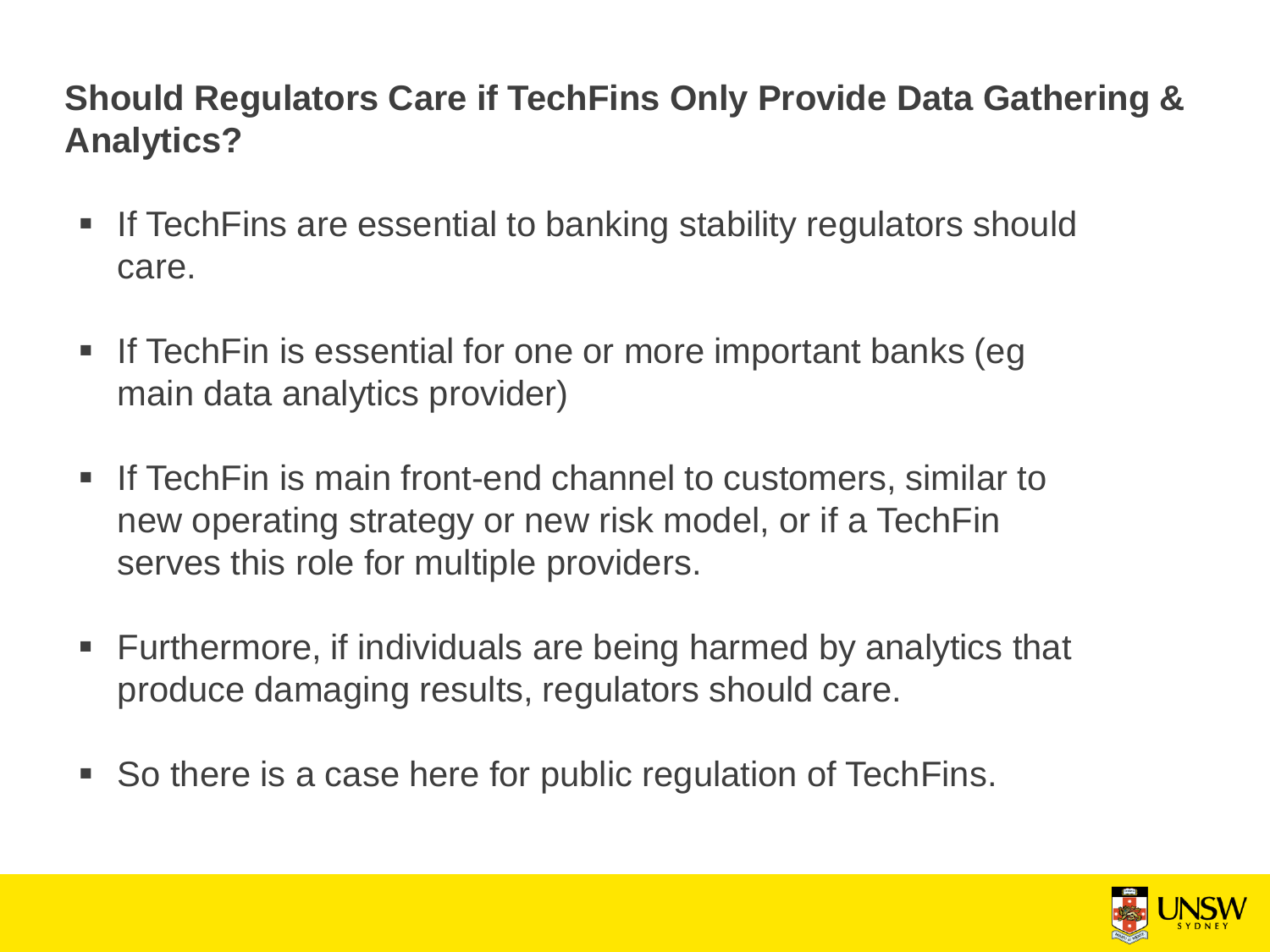## **Open banking and data analytics**

- Open banking is the idea that a customer has the right to share their banking data with other providers (thru APIs)
- Best perhaps not to get into issues of title or ownership  $$ cleaner if one deals with rights to use and share
- Australia has an Open Banking Review underway now following on from a Productivity Commission Report into data earlier this year
- Europe has mandated Open Banking to promote competition
- One issue is the quality of the data and the analytics about it

**Widen mandate of financial regulator: Financial data analytics as regulated activity!** 

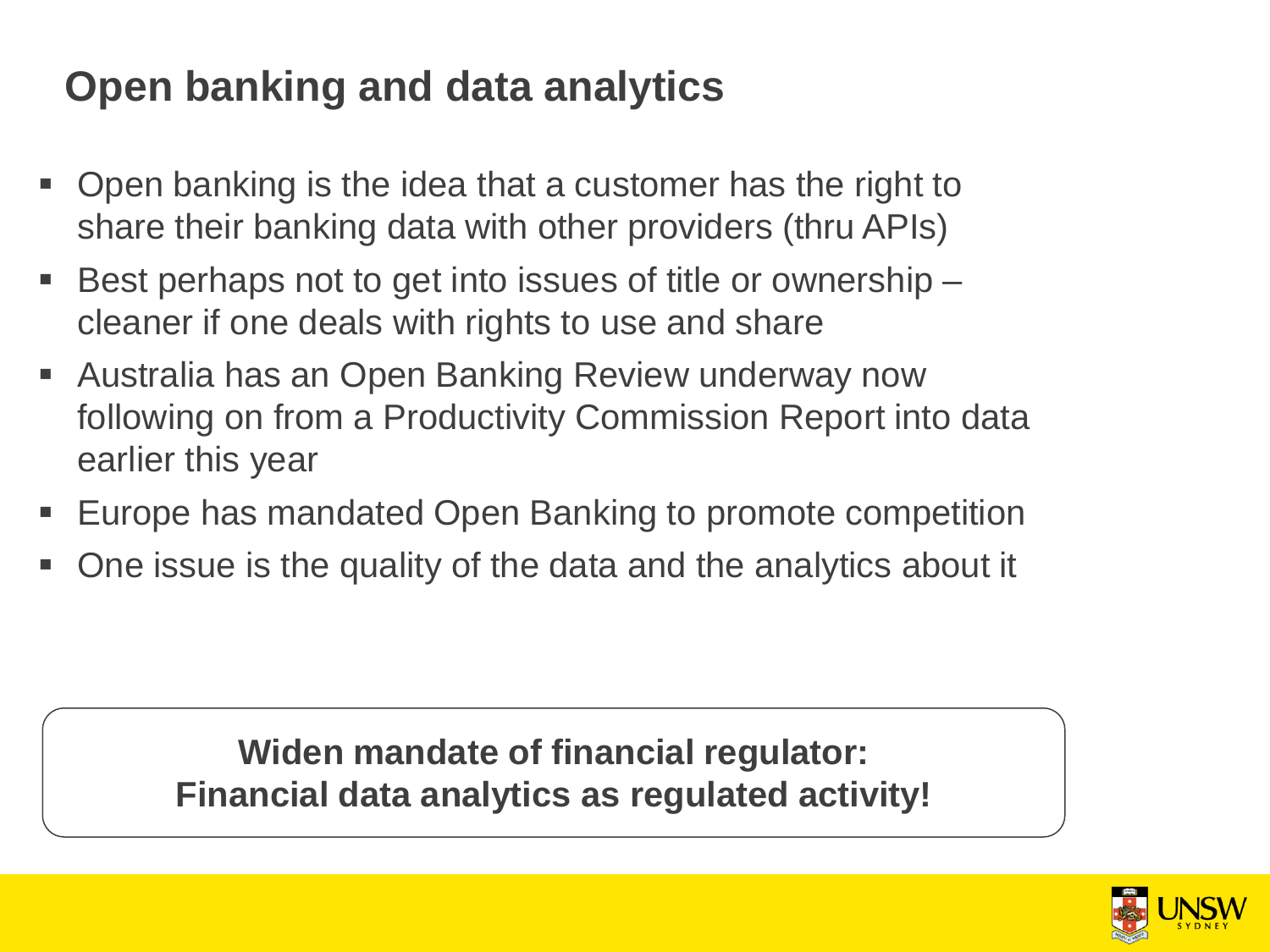### **Theses**

- 1) TechFins have their origin in BigData ("Tech") rather than customer relationship ("Fin"). Many may well avoid financial regulation until too late.
- 2) For TechFins, formal financial regulation may be triggered too late. Triggers linked to taking deposits, soliciting customers or handling client funds are likely to not be triggered. Regulators may therefore be unable to a) enforce customer protection measures and b) monitor and mitigate systemic risk.
- 3) TechFins may compete unfairly therefore since they a) are unrestricted by risk & compliance considerations in their build-up phase, b) do not bear compliance and capital costs.
- 4) TechFins' data analytics will require regulation at some stage. Perhaps "follow the data" will have to replace financial law's "follow the money".
- 5) Regulation of TechFin for now should focus on: a) information gathering, b) review of algorithms for false predictions and protected factors, and c) systemic risk prevention.

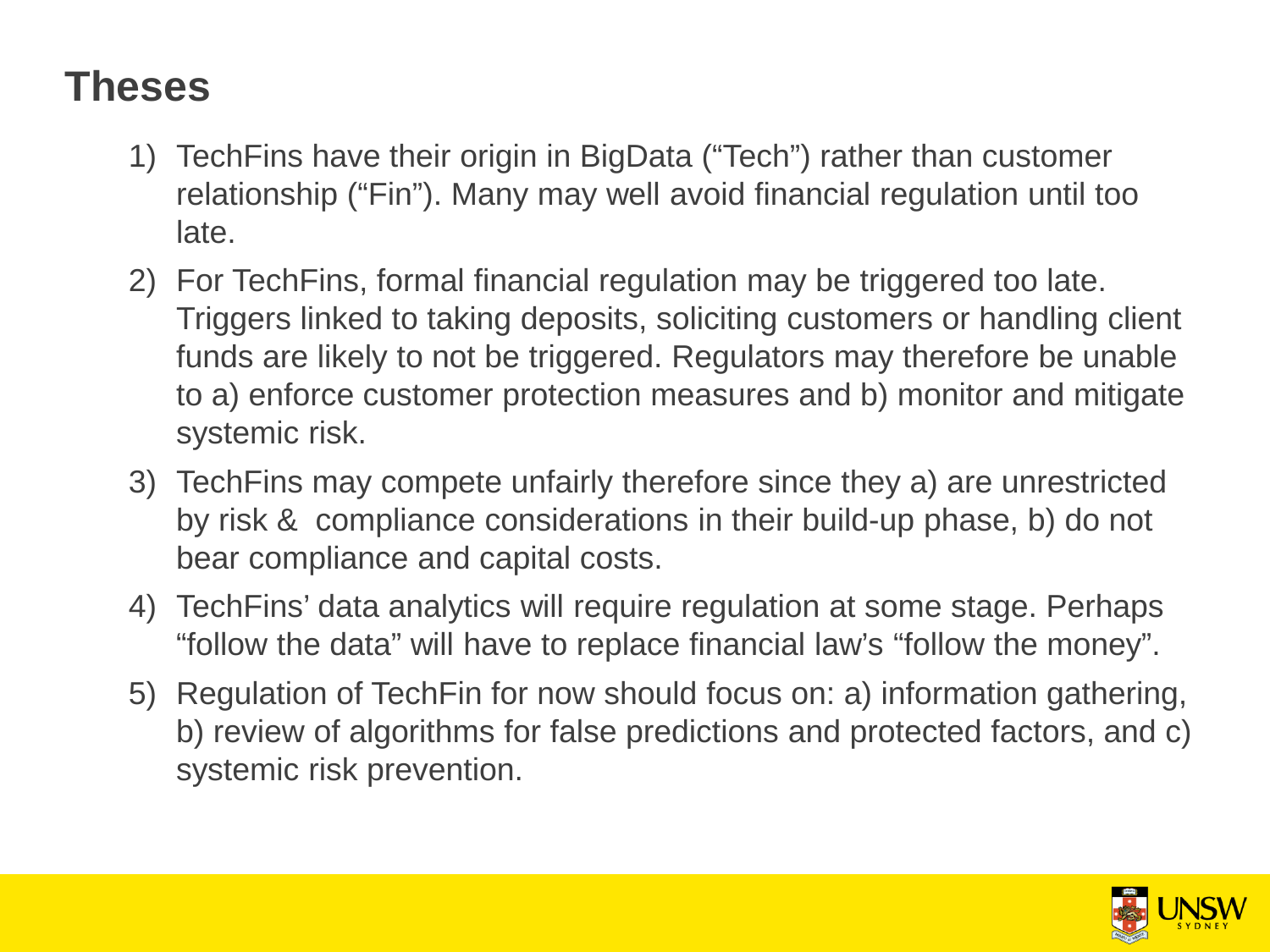### **The Full Paper…**

Please see our TechFin paper below for further details:

Dirk A. Zetzsche, Ross P. Buckley, Douglas W. Arner & Janos N Barberis

"From FinTech to TechFin: The Regulatory Challenges of Data-Driven Finance," *forthcoming New York University Journal of Law and Business*,<https://ssrn.com/abstract=2959925>.

*And a big thanks to Dirk and Janos for permission to use many of their slides, today.*